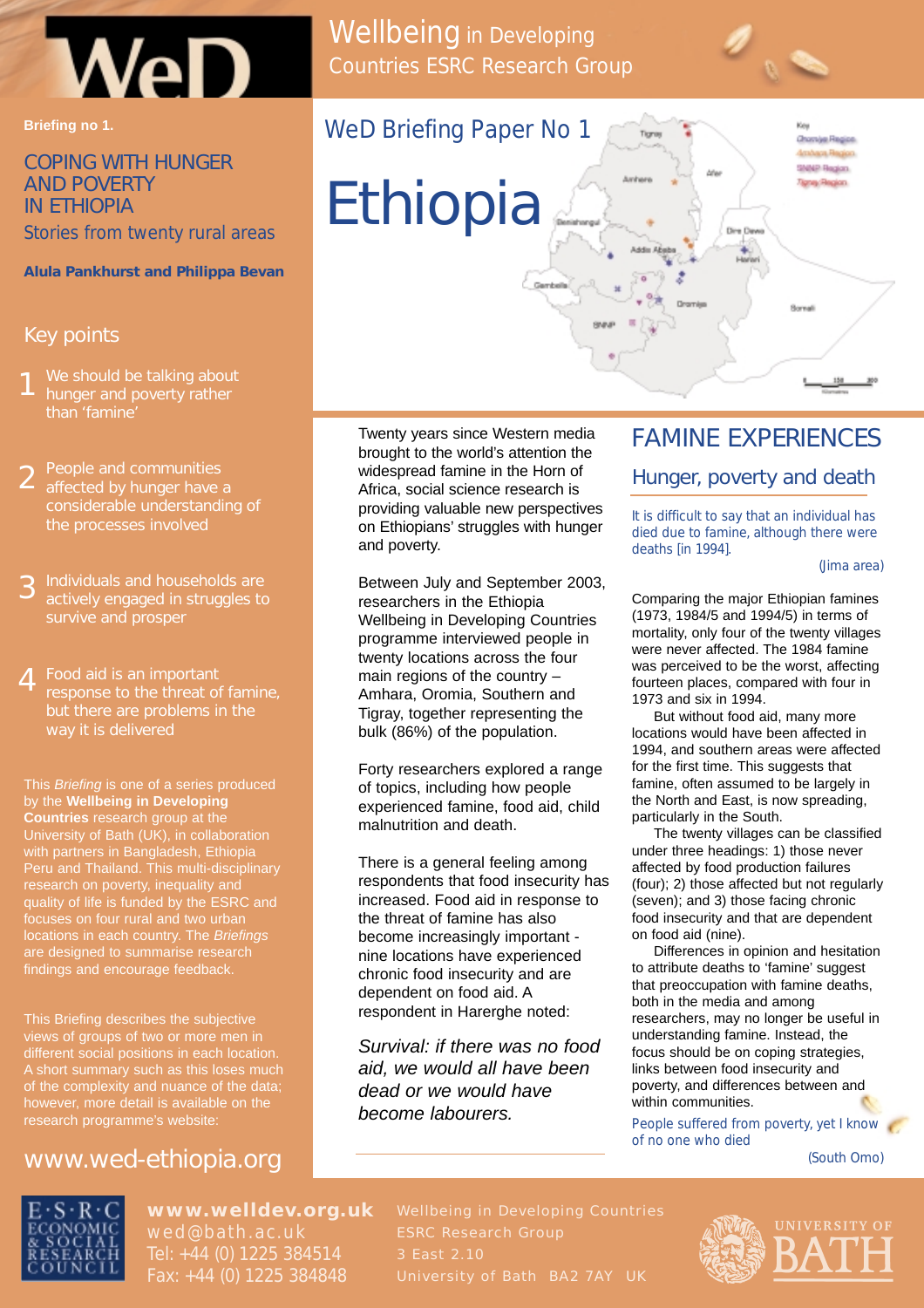

## Food security

From 1991 to 2004, people generally reported a bad year or two, especially between 1999 and 2003, and some report continuous problems.

Given significant variations there is need for caution in generalising over the entire country. Nonetheless, it is clear that 2002 was generally a bad year, while trends for 2003 seemed fairly good at the time of the research.

## Historical perspective

Comparing food security across three political regimes – the Imperial reign of Haile Selassie (up to 1973), the communist Derg regime under Mengistu (1974-91) and the Ethiopian People's Revolutionary Democratic Front (EPRDF, 1991 onwards) – food production is generally perceived to have declined.

However, a respondent in Tigray noted that food security during the EPRDF has been better than during the Derg even if food production is worse. Food security is not limited to production alone since taxation and market policies are also critical:

*In the Imperial period, there was excess product but it was taken by the Balabat (landlord); during the Derg, there was sufficient produce, but it was taken by the Agricultural Market Corporation; under the EPRDF, there is increased production, and we hear about famine in faraway areas.*

(Gonde, Arssi)

## Causes of food insecurity

The general view of increasing food insecurity is explained mainly by the weather (twelve locations). Other natural factors included decrease in land size and quality, animal and plant diseases, and reduction of trees and wild products.

Human factors mentioned included population increase, governance issues, some development policies, indebtedness, conflict, loss of work values and irreligious behaviour.

Better food security was explained by food aid, increased productivity and land cultivated, improved seeds, irrigation, knowledge and NGO assistance.



Threshing with oxen in Arssi

# COPING WITH **HUNGER**

### Selling assets

*The livestock became thin and bony. Just at the beginning of the famine, they were sold with less price. However, in the middle of the famine, who would buy them?* 

(Shashemene Area)

The main strategy for asset sales was selling livestock, though in famine conditions, prices in relation to grain plummet. People also sold household assets, gold and 'even land'. Trees, firewood and charcoal were also sold, mainly by women:

*Almost everybody started to cut trees for charcoal and firewood. Especially the women became involved in carrying the firewood to the nearest cities for sale. They became the backbone of their families.*

(Dodota, Arssi)

### **Work**

*During bella (lack of food for a short time), people work for others. During shantu (lack of food for a long time like a year), people migrate to other areas, particularly urban areas.*

#### (Jima area)

Migration was reported as the main work-related strategy, including rural and urban migration, seasonal and daily wage labour, work on state or private farms, and hiring out children as herders or domestic servants. Wage labour for richer households within communities was reported as limited to shorter crises; as conditions worsen, people go further, notably to towns. Seasonal labour migration for harvesting and coffee picking is a normal strategy and only intensifies under famine conditions.

Irrigation is new and limited to a few locations. There is insufficient water for everyone.

#### Borrowing

*Ask help from relatives in and outside the area/country? Not often, since only a few people have relatives with enough resources. No more borrowing but free gifts expecting reciprocity.*

(Kereyu)

Borrowing food was reportedly common, especially from relatives but also from neighbours and the rich. But relatives may not be able to lend, and the rich may be less willing. Children are sometimes sent away to relatives. People borrowed money from the community, town traders and government agencies; but interest was high and credit limited during famines.

### Begging and stealing

*Although people used to steal in the night before, during the famine people used to steal in the day-time.* (Shashemene area)

Begging was mentioned both locally and in nearby or distant towns, especially by the old and disabled. Theft of livestock and crops was also reported, though in Kereyu, both begging and stealing were culturally condemned in times of misfortune.

### Food and diet

*They rarely or do not eat injera, but bread, beles, kunti, and the meal reduced from twice to once a day.*

(Tigray)

Reduced consumption and meal frequency and changes in diet were common. In cereal cropping areas, this meant a change to vegetables and pulses, notably cabbage and potatoes, as well as low-status foods. In enset false banana growing areas, people ate the root not usually consumed, and in pastoralist areas, a move from milk to cereals and blood was mentioned.

Wild foods were also consumed although in some locations these are rare and limited, or sought only by the poorest.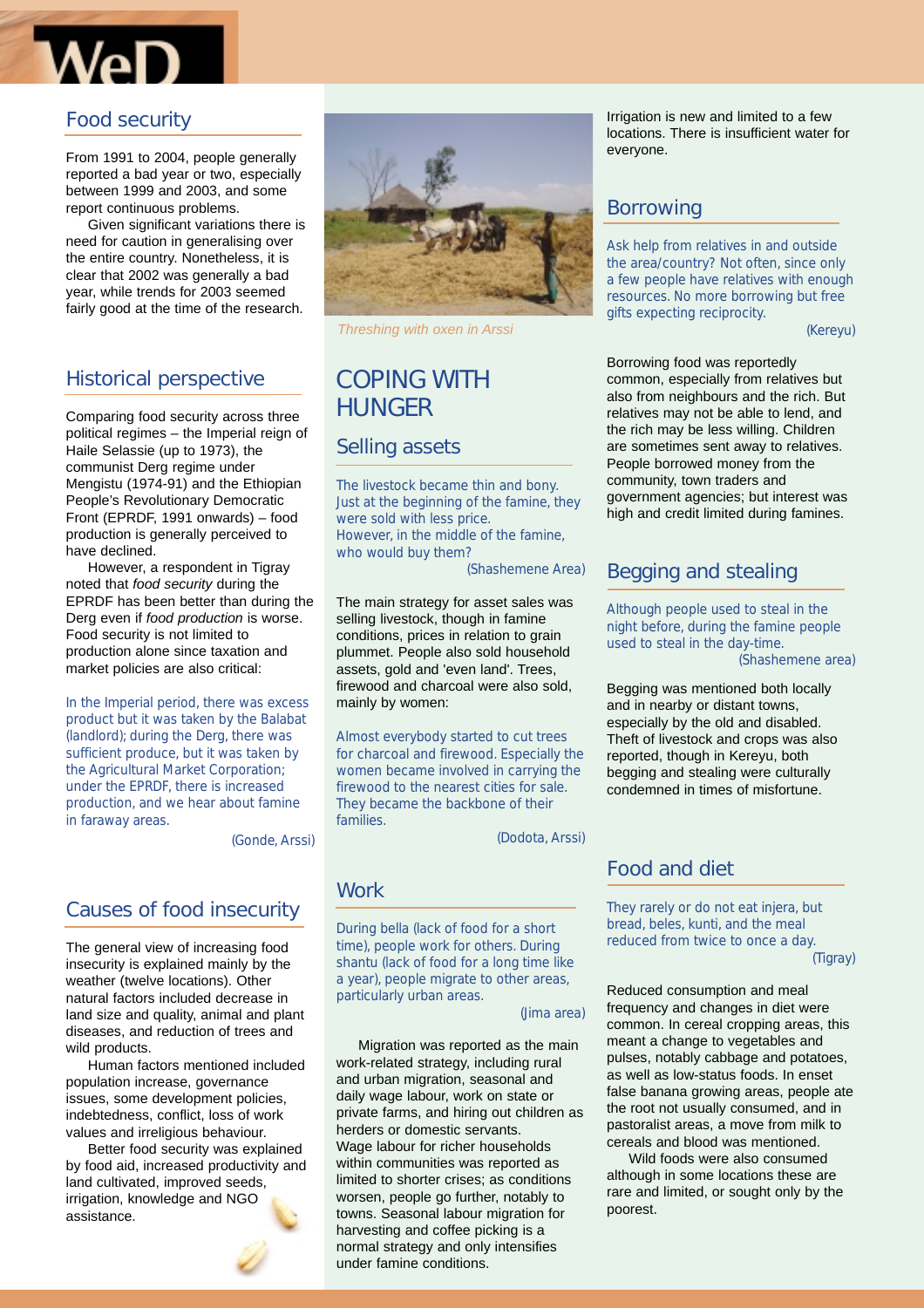



## The experiences of women, older people and babies

*If there is shortage of food at home, the one who suffers is the woman. They give priority to their children. A man will go and get some food for himself.* (Tigray)

Generally, men thought that women were more affected. Reasons included that they feed their family first and need good food while pregnant, giving birth and breast-feeding.

Others suggested that they are weak but work harder then men, and support the family while men look for work locally or migrate. In two locations, women reportedly walk far to get food or off-farm income.

*During the drought, women are engaged in off-farm work like collecting and selling firewood and charcoal. The whole family depends on the women for food.*

#### (Dodota, Arssi)

Most respondents thought older people were more affected, mainly since they cannot move around looking for food or work and cannot participate in 'food for work' programmes.

Others said they lack teeth to chew food; they need food more frequently and that when food is served young men eat faster.

There were cases where people committed suicide as they could not bear to see their starving children. (Bako area)

All respondents recognised that babies were worst affected due to their regular need for milk, problems of milk supply from hungry mothers, their

inability to eat famine foods and food aid, and their lack of resistance to diseases.

Other factors were lack of care when mothers search for food, etc., and inability to afford medical fees.

*Babies are highly affected because of disease and having nothing to eat. Their mothers also cannot breastfeed their children since the breast has no milk.* (Shashemene area)

# Food allocation within households

*Hired people, old people, children, women, young people, men [ranking in getting less first].*

(Jima area)

Informants generally agreed that food reduction is not equally distributed. Most mentioned adults, but in half the locations women and children were also mentioned and the elderly in five locations.

*Women, because they have the burden of childrearing and home activities and they provide what is to be consumed by their children, husbands and other household members. This is why women are labelled as 'mirake dendanna' - their saliva is thick and serves as food for them.*

(Wollo)

Only in three locations was it suggested that food reduction is equally distributed.

*Our tradition is to share the available food during both good and bad times.* (South Omo)

*Famine, poverty and the rich In times of drought there is famine, which finishes all resources leading to poverty. This in turn creates vulnerability to famine.*

(Tigray)

The connection between famine and poverty was generally recognised. Most picked up on the progression from drought to famine to poverty; a few identified a causal link from poverty to famine.

*In our community, agriculture is the sole important means of livelihood. Agriculture is fundamentally rainfed. For a long time, there has been a shortage of rain; rain has been unreliable and irregular. These events were the basic factors that have a lot to do with poverty.*

(Wollo)

In thirteen locations, respondents said that people get richer during famine. Some said that the rich lost more stock, but better resistance by the rich was also noted:

*Rich farmers who have oxen cultivate more; they manage to produce drought resistant crops including sweet potato, cassava, yam. Thus, they benefit more and could resist survive in the period of drought and famine.*

(Gamo)

#### Moreover, in the post-famine period, the rich may capitalise on having survived better:

*Those who were rich can survive the famine and buy livestock and property at cheaper prices from the hungry.* (Tigray)

The potential for food aid as a source of enrichment was mentioned; individuals bought property at low prices and lent food and money at high interest rates; traders, local officials, and militia manipulated food aid through corruption, nepotism and theft.

*During famines, there has always been food aid. There are some people who manipulate the aid through corruption and nepotism. Some get a lot of aid for their own personal benefit. This is true for village officials and administrators. They and others become richer during famines in a short cut way.*